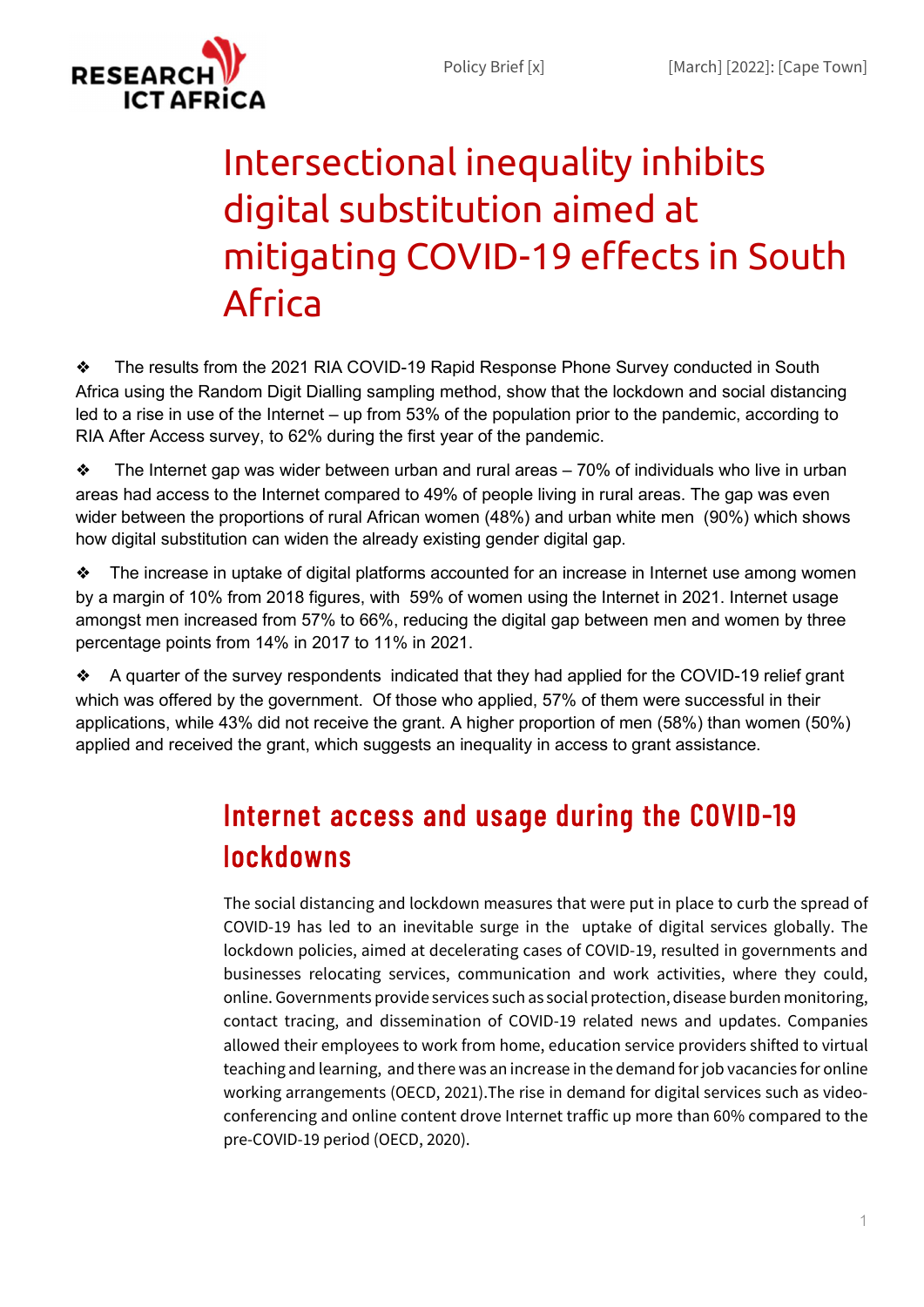In South Africa, the results from the 2021 RIA COVID-19 Rapid Response Phone Survey show that the lockdown and social distancing also led to a rise in use of the Internet – up from 53% of the population prior to the pandemic to 62% during the first year of the pandemic. The results however indicate that a significant number of people (almost 40%) remain marginalised from services, unable to digitally substitute their work, schooling, banking, and shopping or even unable to access COVID-19 relief programmes.

The sudden push to move services online has left marginalised communities more vulnerable. As the survey shows, 40% of people who could not get online during the first year of the pandemic during the hard lockdowns were from poorer households. As a result they have felt the worst impact of job losses with scholars in these households effectively losing a year of education.

For some people who had Internet access, they nevertheless were unable to undertake their work online. Working from home was largely only practical for people in the service sector, or in roles such as administration, who are relatively better paid and also more likely to have access to the Internet at home. The majority of the vulnerable class who work in the manufacturing industries, as domestic workers and other forms of manual labour, could not move their work online regardless of whether they had access to the Internet or not. As a result, while the COVID-19 drove people online it has also exacerbated poverty and inequality.

This policy brief, which is based on the findings of the 2021 RIA COVID-19 Rapid Response Phone Survey (Covid-19 Rapid Response phone survey methodology), seeks to demonstrate the impacts of COVID-19 and its associated public policy responses on digital and intersectional inequality in South Africa from a demand-side perspective.

#### Internet access and usage

Over 60% of the South African population used the Internet during lockdown in 2021 according to the survey, a sizable increase from 53.1% reported in the 2018 After Access Report (Gillwald et al., 2018). However, the 2021 RIA COVID-19 Rapid Response Phone Survey findings show that there were significant disparities in Internet use among the South African population. 88% of the white population in South Africa used the Internet, followed by 67% of coloured people and 60% of black people, while around 40% of the population did not use the Internet, with the majority of these being semi- or unskilled workers. Respondents in this category reported being unable to move their work online, severely affecting their lives during the pandemic.

Mapping Internet use by location and gender confirms significant disparities already tracked in previous national surveys (After Access 2018), with more men accessing and using the Internet than women and those in urban areas more able to access the Internet than in rural areas.

The increase in uptake of digital platforms accounted for an increase in Internet use among women by a margin of 10% from 2018 figures, with 59% of women using the Internet in 2021. Internet usage amongst men increased from 57% to 66%, reducing the digital gap between men and women by three percentage points from 14% in 2017 to 11% in 2021. Although this is a modest improvement, it still means men, as a result of greater access,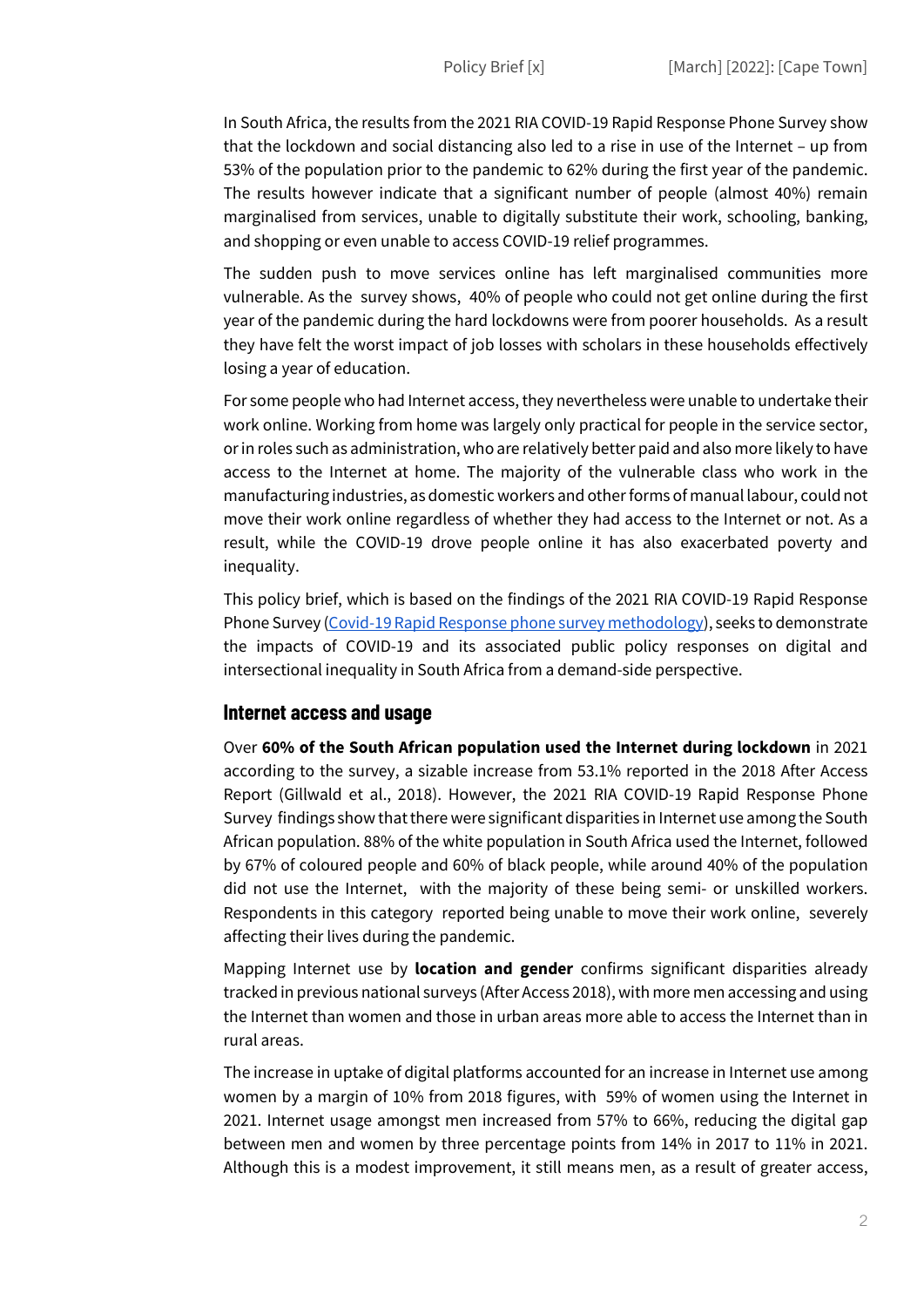were more likely than their female counterparts to benefit economically and socially from Internet services.

The survey indicates further that the Internet gap was even wider between urban areas and rural areas as 71% of individuals who lived in urban areas had access to the Internet compared to only 29% of those who lived in rural areas. There is a significant Internet access gap between rural black women and urban white men (see Figure 1 below)







The Figure above shows the Internet access gap between white and black population groups across geographical locations. For black women who are rural dwellers, 48% of them have access to the Internet compared to 90% of white men who reside in urban areas, a significant example of how marginalised groups can be negatively affected by technological and digital interventions and advancements. The same can be said for the access differences between rural black men and urban white women.

The survey reveals that women who lived in urban areas were more likely to use the Internet compared to those who lived in rural areas. Of the total women, 66% of those who lived in urban areas used the Internet compared to 48% in rural areas. On the other hand, 74% of men who lived in urban areas used the Internet compared to only 51% in rural areas. Despite the high uptake of the Internet in urban areas, the survey further shows that the gender gap was larger in urban areas than in rural areas.

An assessment of the employment distribution amongst the survey respondents shows that women were at a higher risk of losing a job in the previous year compared to their male counterparts. Some 30% of women surveyed were employed as casual workers of which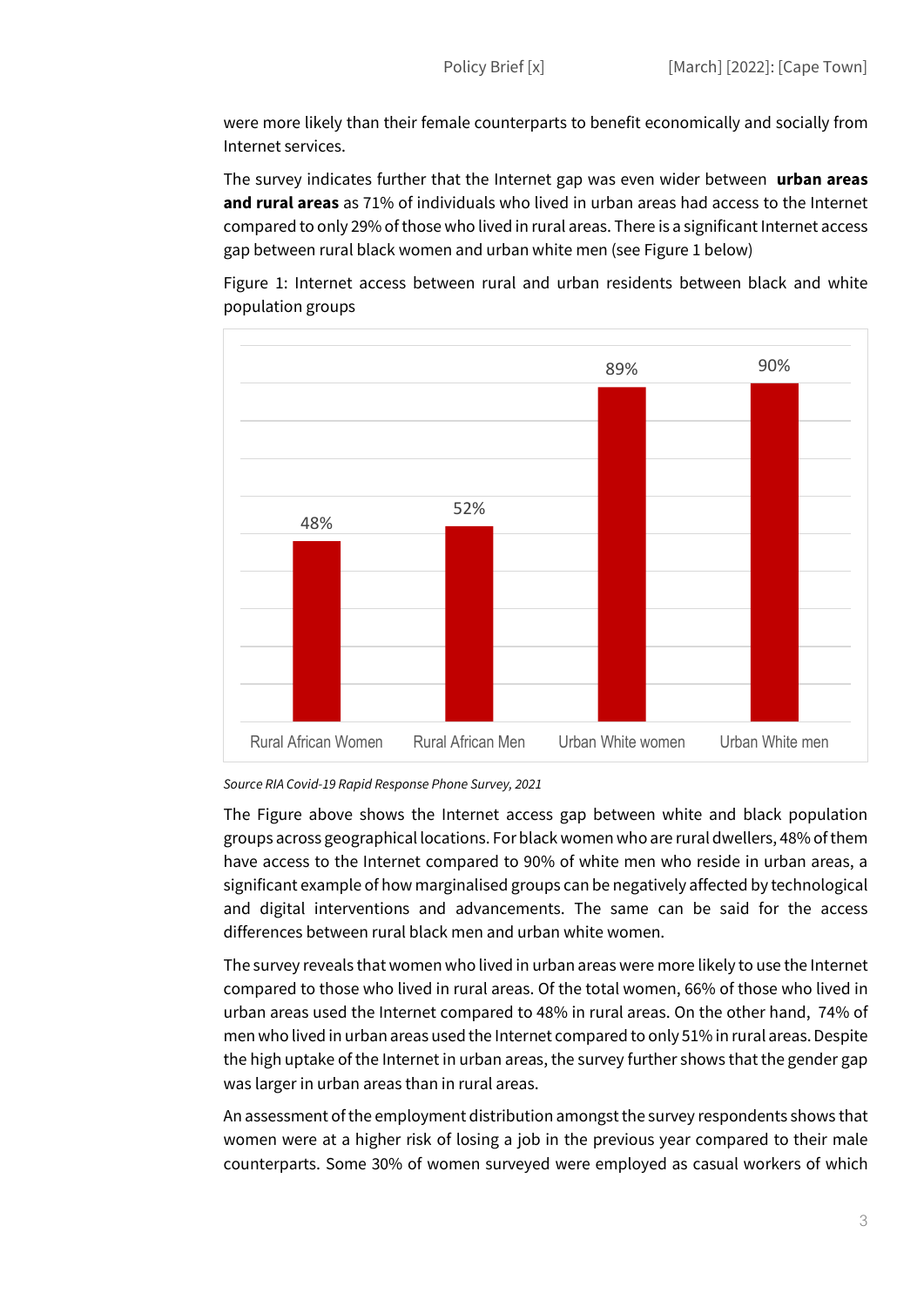most were doing manual and domestic work occupations, which cannot be performed online.

The survey also shows vulnerabilities in terms of the racial-gender gap. Black women were at a higher risk of being unemployed. Around 60% of black women did casual work, were self-employed in the informal sector or ran a small business compared to 52% of white women who were doing formal jobs and 48% casual work.

Furthermore, 40% of black women who were self-employed and 33% of those who ran businesses reported that they did not use the Internet. Clearly, the shift to online work meant to reduce the spread of the disease had had a significant effect on most black women who often lack either digital devices, internet literacy or digital skills, or cannot afford Internet services. As a result, the move online during the lockdowns reduced the working hours of self-employed women and consequently their income, with a greater impact on black women.

#### Social protection

The South African government introduced a COVID-19 Social Relief of Distress grant of R350 per month, among other interventions such as the Temporary Employee/Employer Relief Scheme (TERS), loan scheme for SMEs, and the Unemployment Insurance Fund (UIF) (South African Social Security Agency, 2020). A quarter of the survey respondents indicated that they had applied for the grant, which would equate to 25 million people in the country. Of the 25% who applied for the grant, 57% of them were successful in their applications, while 43% did not receive the grant. A higher proportion of men (58%) than women (50%) applied and received the grant, which suggests an inequality in access to grant assistance. More specifically, proportionately more men applicants (33%) received the grant than women, of whom only 24% were successful.

The dominant platforms of application for the grant were SMS and USSD (71% when combined), which confirms that low technology solutions are still essential in reaching the majority of the population.

An analysis of the applications for the grant by location confirms an urban bias in the allocations. Of the mobile phone users that applied and received the grant, 61% were urban residents, and 39% lived in rural areas.

Examining the applicants by education, the survey finds that most applicants had primary and secondary education. More specifically, of the mobile users that applied and received the grant, 47% had completed a matric as the highest level of education, 30% had a primary education certification, 12% held a tertiary qualification, 7% had technical or vocational training certification, and 4% had no education. Trends among non-recipients confirm a similar outcome. In this regard, of those that applied and did not receive the grant, 55% held a matric certificate, 29% had primary education, 10% held a tertiary qualification, 3% had no education, and 2.8% possessed either technical or vocational training certification.

Across races, RIA observed that proportionately more white and coloured people applied and received the grant relative to their black counterparts (only 54% of black applicants received the grant, compared to 90% of applications from other races). This result is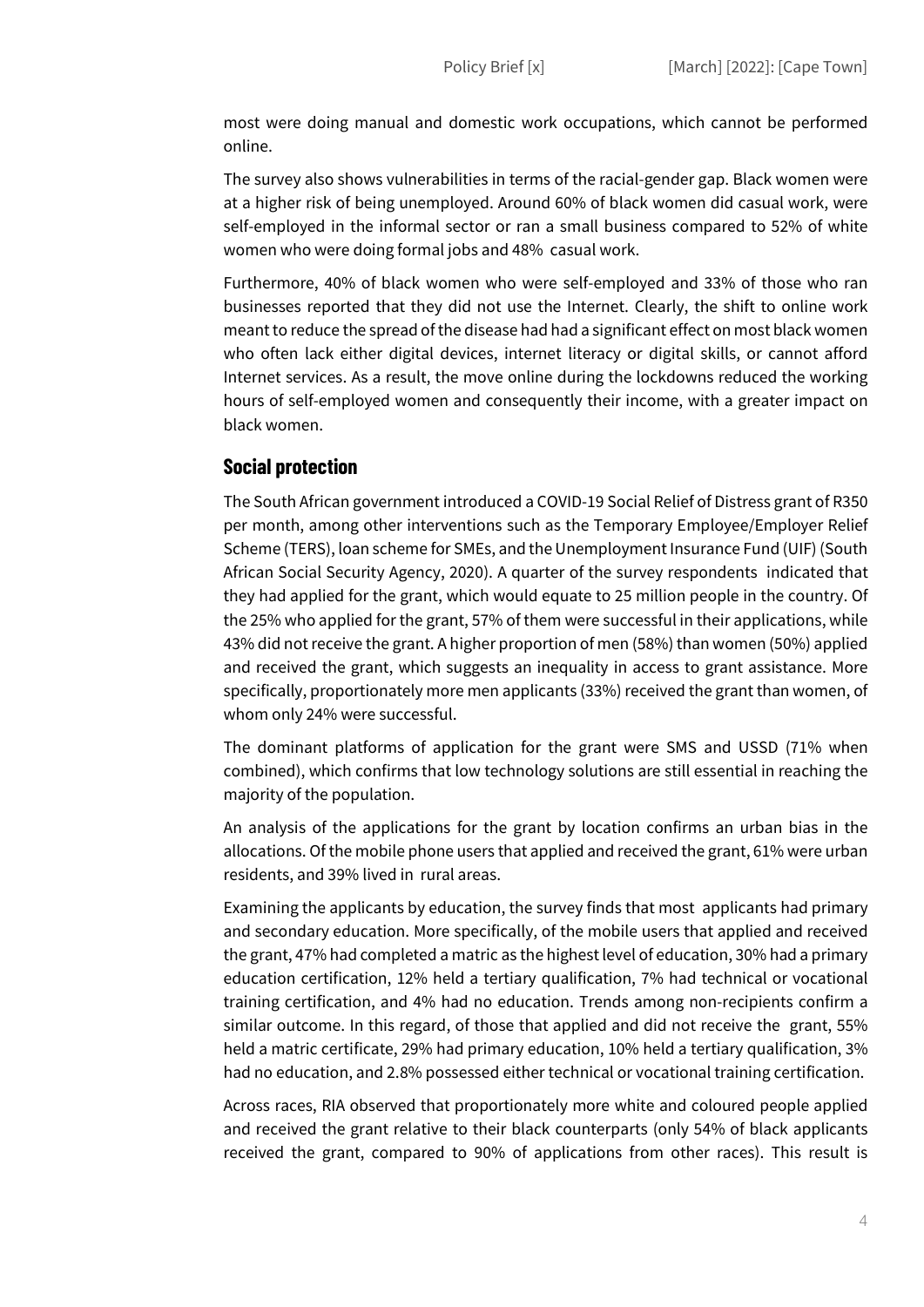impacted by the fact that many black applicants were excluded from applying for the grant as a result of already receiving other forms of government social protection such as old age, disability and child support grants.

#### E-commerce and financial flows

While brick-and-mortar retail stagnated during the lockdowns, e-commerce, for many years comparatively poorly developed for an economy South Africa's size, saw a dramatic increase in demand with online retail companies seeing exponential growth (Watling, McCabe & Seedat, 2019) and several goods and service companies pivoting online. As the country's economy declined by 7% in 2020 (Statistics South Africa, 2020), the continued economic activity via digital platforms forms a vital path to economic reconstruction post-Covid-19. It also has implications for much-needed resource mobilisation for the State. Like many developing countries, South Africa has a dual economy and large informal sector that is difficult to tax (El Badaoui & Magnani, 2013). As firms move into e-commerce, financial flows become more visible to the State, paving the way for broadening the tax base by levying appropriate taxes on the productive dimensions of the informal sector.

The survey indicates that only 6.1% of mobile phone users with Internet access made money online by running a business and selling products and services during the lockdown. In addition, 31.5% received or sent money, made payments or received vouchers, 12.3% ordered meals online, and 5.8% were able to order groceries online during the most stringent periods of the lockdown.

The survey found that a relatively simple activity such as ordering meals online amplified pre-existing digital and intersectional inequalities. Specifically, there were biases towards urban (15.3%) over rural (5%) residents; informal settlements, suburbs, and inner cities (40.5%, 25.3% and 16.6%, respectively) over small towns, farms and villages (9.4%, 5.8% and 2.5% respectively); regular and permanent contract workers and the self-employed  $(21.7\%$  and 19%, respectively) over casual workers  $(8\%)$ ; and youth  $(15.3\%$  or 1804 649) over the elderly (8.9% or 700 615 for the mobile users aged between 35 and 65 years and 6.6% or 28 334 for those aged over 65 years). Fewer black people also ordered meals online compared to other demographics.

Consistent with expectations, respondents who worked as regular and permanent contract workers had the highest proportion of personal tax registrations among the employment categories (70%). Those who worked as casual workers and ran their own informal businesses had a minuscule proportion of personal tax registrations (i.e. 35% and 19.8%, respectively).

#### COVID Alert SA app

As in many other countries, the government used mobile technology for contact tracing by setting up the COVID Alert SA app, which was widely downloadable. Regarding awareness and downloads of the app, about 43% who had heard of the app had access to the Internet to download it, but only 25% who had heard of the app actually downloaded it. Of those who used the app, 84% owned smartphones while 16% did not. Although the percentage of those that had heard of and downloaded the app was below the 60% threshold of downloads required to meaningfully unlock the effectiveness and network effects of the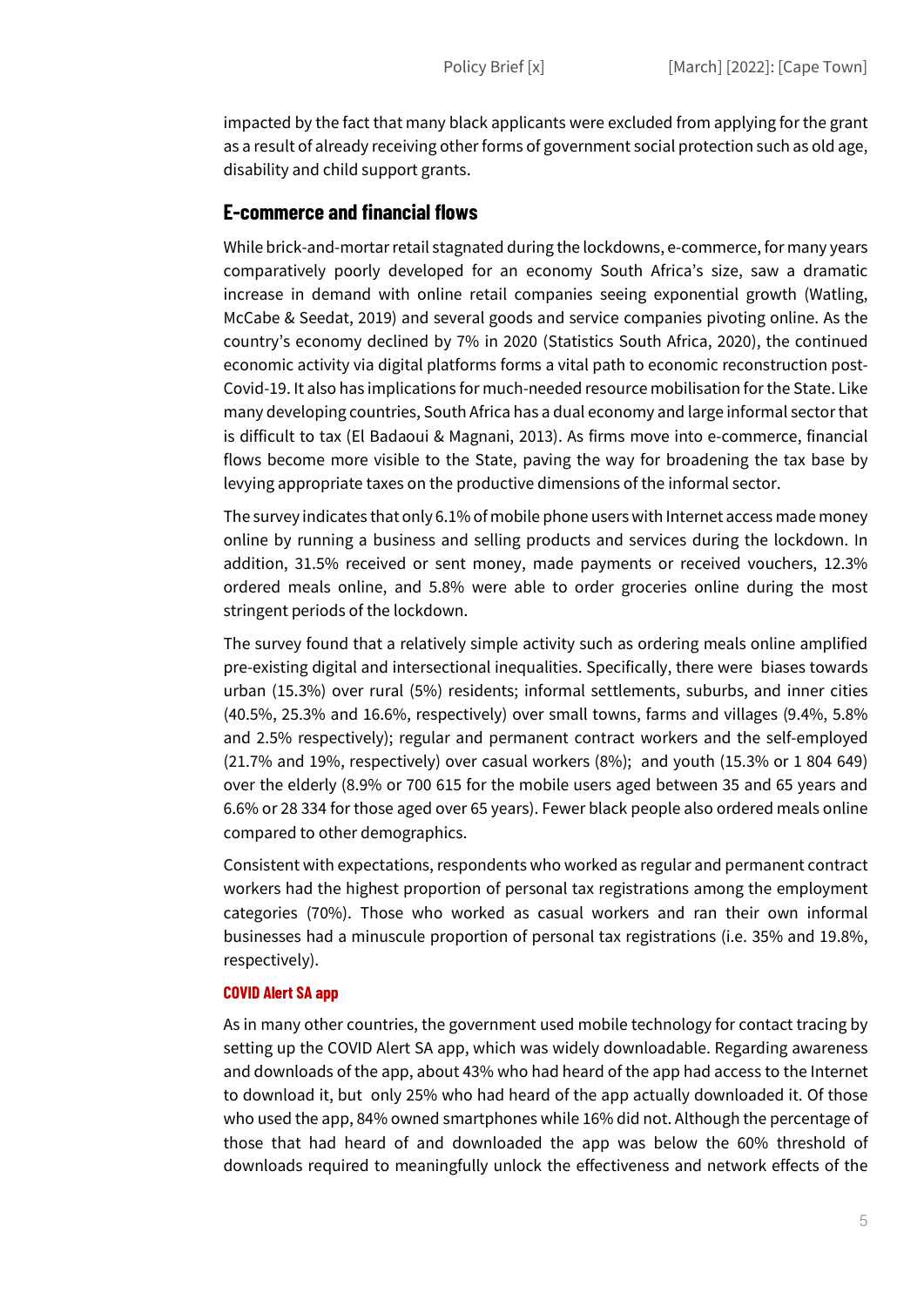app, there was relatively high retention among those who downloaded the app (77%). Delving more deeply into the reasons why people downloaded but did not use the app, the survey reveals that users:

- did not find it useful (36%):
- believed the app used too much data (34%); and
- were concerned about privacy issues on the app (3%).

Despite access to the Internet being relatively more skewed towards men (66%) compared to women (59%) amongst respondents in the survey, it nevertheless revealed that proportionately more women than men used the app. More specifically, 87% of women respondents with access to the Internet used the app, in contrast to 79% of men.

#### Access to remote schooling and work

The survey shows that 12% of respondents with Internet access attended online classes for school or university during the lockdown, while 6% of mobile phone users with Internet access undertook online training outside of schools or universities. It found that smartphones were the most utilised devices for remote learning. Amongst children using the Internet for remote schooling, 70% used smartphones, 20% used either computers or laptops, and 18% used tablets only. Further, 4.5% used both a laptop/computer and smartphone for remote schooling, 2% used tablets and smartphones only, 1.7% used a computer/laptop and tablet only, and 0.4% used all three devices for remote online schooling.

Addressing the twin challenges of informality and preparing for platform work requires skills development and a scaling up of remote learning. The challenge is that the survey showed that only 30% of learners participated in remote learning, while 16% of the youth (aged 18-35 years) participated in remote learning or training, and only 3% aged between 35 and 65 years. Consequently, the remote learning skills gap is 70% for learners, 84% for the youth and 97% for people over 35 years old.

## Conclusion

The 2021 RIA COVID-19 Rapid Response Phone Survey confirms increased digital and Internet access during the ongoing COVID-19 lockdown in South Africa. This is primarily linked to smartphone access, which in turn correlates positively to being male, urban and young. This means that this profile of South Africans is likely to have greater economic opportunities and access to social protection services. This confirms findings of other COVID-19 surveys, such as CRAM and the 2018 After Access survey, that higher levels of education, gender, and urban location determine access and internet use. For instance the dynamics around access to government social protection services, remote learning and work, and e-commerce flows are highly skewed towards those with higher education credentials, men, and urban residents. The RIA survey also finds that introducing the COVID-19 app as a government crisis contact tracing strategy appealed to urban dwellers, women and the youth but not rural residents, men, and the elderly.

Based on these findings, the policy recommendations are as follows: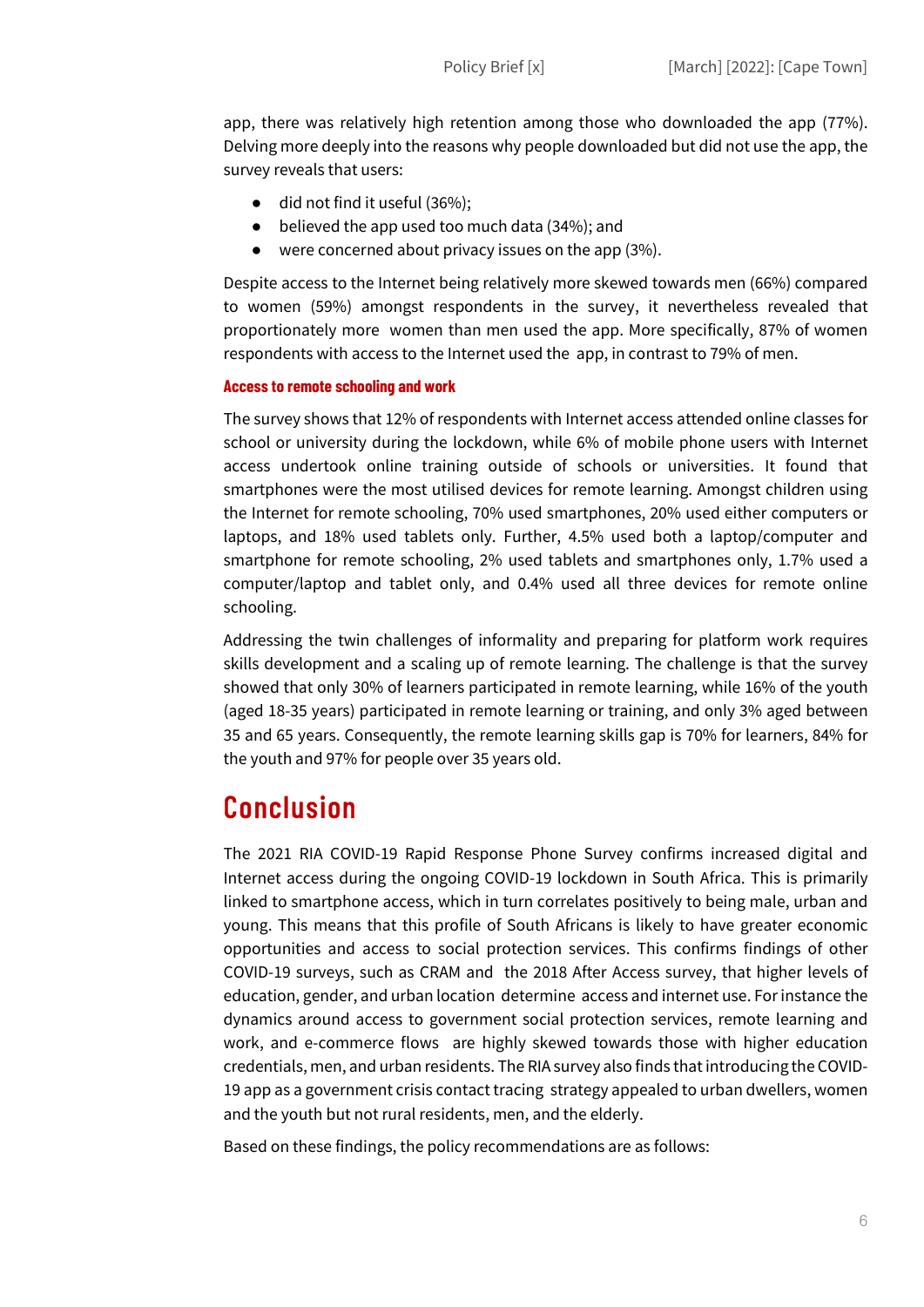- Recommendation 1: leveraging the Covid-induced increase in Internet use by providing access to affordable smartphones which are the primary inhibitor of getting people online. As indicated, the smartphone has been an essential device for remote learning, working from home, and access to the contact tracing COVID-19 Alert SA app. The government could provide instant relief by removing custom duties for lowentry smart devices so that they are brought in reach of at least those who are nearly able to afford them.
- Recommendation 2: this however will not address the price threshold for the greater number of indigent people, shrinkage of the economy and rising employment levels following the pandemic. Even prior to the pandemic facilitating cheap mobile access which is sufficient for equitable access to digital substitution was a challenge. This entails the need for new universal access measures that target households facilitating access to devices and affordable, fast and reliable connectivity. For instance, remote learning should enable resource sharing among same household school-going children.
- Recommendation 3: addressing intersectional inequality by creating more programmes that bring more women online, alongside improving rural network coverage with the new spectrum allocation to help rural learners participate fully in the online learning ecosystem. In terms of the use of technology, there should be mechanisms that target the least educated – such as the provision of online content in local languages across different regions in the country – so that the new technologies do not amplify the digital divide.
- Recommendation 4: targeting universal social protection measures. Most of the assistance programmes by the government are likely to perpetuate and deepen inequalities given the eligibility criteria for programmes such as TERS and UIF. For instance, in the case of TERS, unemployed people are automatically ineligible since these programmes are only for the employed. Given the high unemployment rate in the country this should be considered carefully for future disasters and pandemics.

For more RIA updates, sign up here and download full  $\int$  report here

### Authors

\_\_\_\_\_\_\_\_

This policy brief draws from South African COVID-19 Rapid Response Phone Survey South Africa Report & Working paper (2022) that was developed by Tapiwa Chinembiri, Mundia Kabinga, Onkokame Mothobi and Alison Gillwald.

**Enquiries** 

info@researchictafrica.net

Workshop 17, 17 Dock Road, Watershed, V & A Waterfront, Cape Town

T: +27 214476332

W: www.researchictafrica.net